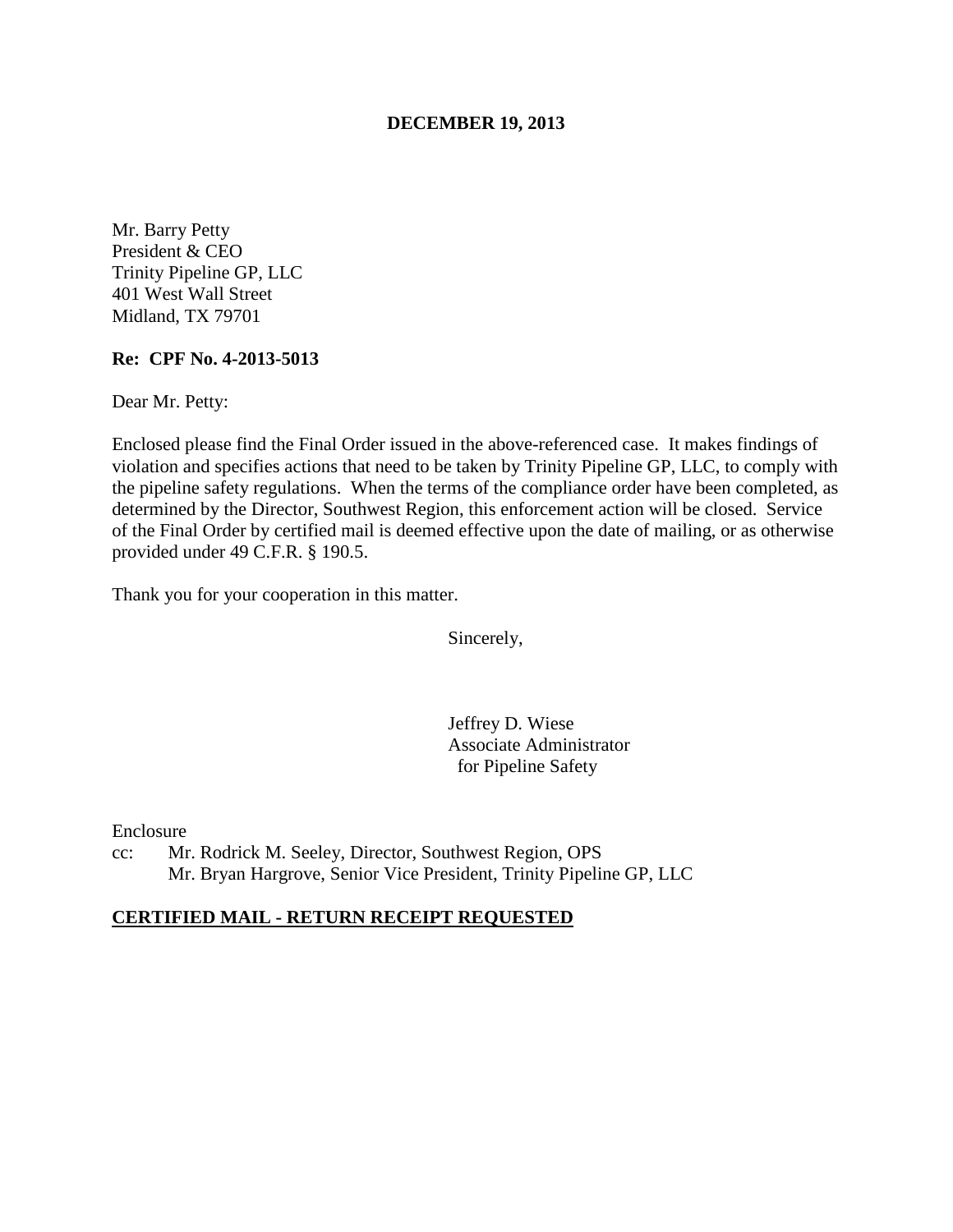### **U.S. DEPARTMENT OF TRANSPORTATION PIPELINE AND HAZARDOUS MATERIALS SAFETY ADMINISTRATION OFFICE OF PIPELINE SAFETY WASHINGTON, D.C. 20590**

**In the Matter of )** 

**Trinity Pipeline GP, LLC, ) CPF No. 4-2013-5013**

**\_\_\_\_\_\_\_\_\_\_\_\_\_\_\_\_\_\_\_\_\_\_\_\_\_\_\_\_\_\_\_\_\_\_\_\_ )** 

 **)** 

 **)** 

**\_\_\_\_\_\_\_\_\_\_\_\_\_\_\_\_\_\_\_\_\_\_\_\_\_\_\_\_\_\_\_\_\_\_\_\_)** 

**Respondent. )** 

 $\overline{a}$ 

# **FINAL ORDER**

On September 9-14, 2012, and September 17-20, 2012, pursuant to 49 U.S.C. § 60117, a representative of the Pipeline and Hazardous Materials Safety Administration (PHMSA), Office of Pipeline Safety (OPS), conducted an on-site pipeline safety inspection of the facilities and records of Trinity Pipeline GP, LLC (Trinity or Respondent), near Seminole, Texas. Trinity operates a carbon dioxide  $(CO_2)$  supply and transportation business with approximately 185 miles of  $CO<sub>2</sub>$  pipeline.<sup>1</sup> PHMSA's inspection covered Trinity's Hobbs Facility and approximately 100 miles of  $CO<sub>2</sub>$  pipeline between Texas and New Mexico.

As a result of the inspection, the Director, Southwest Region, OPS (Director), issued to Respondent, by letter dated June 13, 2013, a Notice of Probable Violation and Proposed Compliance Order (Notice), which also included a warning pursuant to 49 C.F.R. § 190.205. In accordance with 49 C.F.R. § 190.207, the Notice proposed finding that Trinity had committed various violations of 49 C.F.R. Part 195 and ordering Respondent to take certain measures to correct the alleged violations. The warning item required no further action but warned the operator to correct the probable violation or face possible enforcement action.

Trinity responded to the Notice by letters dated July 12 and August 5, 2013 (collectively, Response). The company did not contest the allegations of violation but provided information concerning the corrective actions it had taken. Respondent did not request a hearing and therefore has waived its right to one.

# **FINDINGS OF VIOLATION**

In its Response, Trinity did not contest the allegations in the Notice that it violated 49 C.F.R. Part 195, as follows:

<sup>1</sup> Trinity website, *available at* http://www.trinityco2.com/businesses (last accessed December 6, 2013).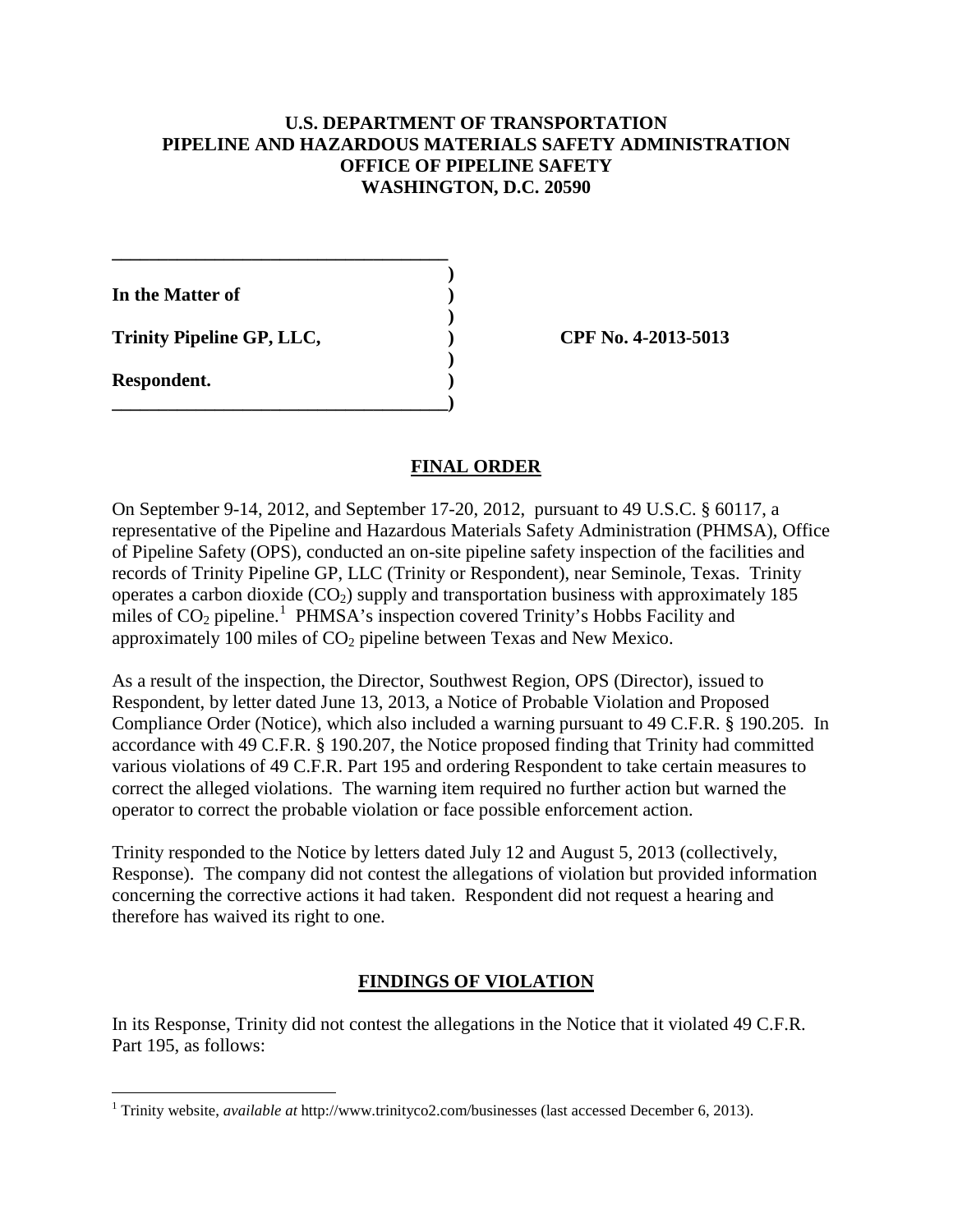**Item 1:** The Notice alleged that Respondent violated 49 C.F.R. § 195.402(a), which states:

#### **§ 195.402 Procedural manual for operations, maintenance, and emergencies.**

(a) *General.* Each operator shall prepare and follow for each pipeline system a manual of written procedures for conducting normal operations and maintenance activities and handling abnormal operations and emergencies. This manual shall be reviewed at intervals not exceeding 15 months, but at least once each calendar year, and appropriate changes made as necessary to insure that the manual is effective. This manual shall be prepared before initial operations of a pipeline system commence, and appropriate parts shall be kept at locations where operations and maintenance activities are conducted.

The Notice alleged that Respondent violated 49 C.F.R. § 195.402(a) by failing to prepare and follow its own manual of written procedures for conducting normal operations and maintenance activities. Specifically, the Notice alleged that Trinity failed to follow its own Operations & Maintenance (O&M) Procedures for selecting a repair method for shallow gouges and grooves. The Notice further alleged that Trinity failed to follow the repair procedures required by ASME B31.4, referenced in Trinity's O&M manual, by installing a "Clock Spring" composite sleeve instead of using one of the three repair methods specified by the manual.

Respondent did not contest this allegation of violation. Accordingly, based upon a review of all of the evidence, I find that Respondent violated 49 C.F.R. § 195.402(a) by failing to follow its own manual of written procedures for conducting normal operations and maintenance activities.

**Item 2:** The Notice alleged that Respondent violated 49 C.F.R. § 195.402(a), which states:

# **§ 195.402 Procedural manual for operations, maintenance, and emergencies.**

(a) *General.* Each operator shall prepare and follow for each pipeline system a manual of written procedures for conducting normal operations and maintenance activities and handling abnormal operations and emergencies. This manual shall be reviewed at intervals not exceeding 15 months, but at least once each calendar year, and appropriate changes made as necessary to insure that the manual is effective. This manual shall be prepared before initial operations of a pipeline system commence, and appropriate parts shall be kept at locations where operations and maintenance activities are conducted.

The Notice alleged that Respondent violated 49 C.F.R. § 195.402(a) by failing to follow its own manual of written procedures for conducting normal operations and maintenance activities. Specifically, the Notice alleged that Trinity failed to follow *Section 1.14.2, Activity – General,* of its O&M manual, which requires employees performing covered tasks related to corrosion control to meet minimum training requirements. It alleged that Trinity employees engaged in corrosion control had not been certified by NACE as "Cathodic Protection Testers," as required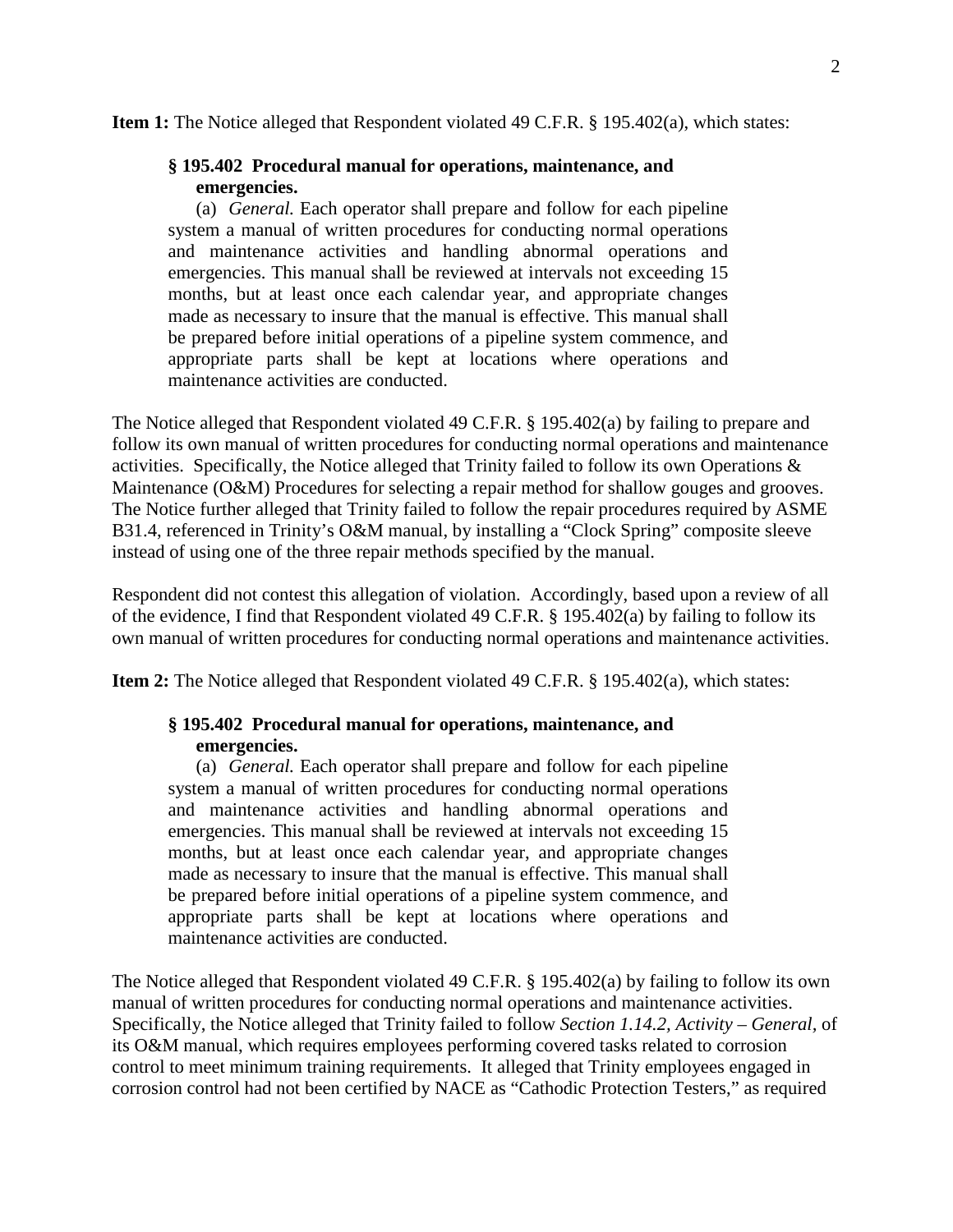by Trinity's own procedures.

Respondent did not contest this allegation of violation. Accordingly, based upon a review of all of the evidence, I find that Respondent violated 49 C.F.R. § 195.402(a) by failing to follow its own manual of written procedures for conducting normal operations and maintenance activities.

**Item 4:** The Notice alleged that Respondent violated 49 C.F.R. § 195.571, which states:

### **§ 195.571 What criteria must I use to determine the adequacy of cathodic protection?**

Cathodic protection required by this Subpart must comply with one or more of the applicable criteria and other considerations for cathodic protection contained in paragraphs 6.2 and 6.3 of NACE SP 0169 (incorporated by reference, *see* §195.3).

The Notice alleged that Respondent violated 49 C.F.R. § 195.571 by failing to comply with one or more of the applicable criteria and other considerations for cathodic protection contained in paragraph 6.2 of NACE SP 0169. Specifically, the Notice alleged that Trinity failed to consider the voltage drop required by paragraph 6.2 of NACE SP 0169 when determining the adequacy of cathodic protection on its pipeline system.

Respondent did not contest this allegation of violation. Accordingly, based upon a review of all of the evidence, I find that Respondent violated 49 C.F.R. § 195.571 by failing to comply with the applicable criteria and other considerations for cathodic protection contained in paragraph 6.2 of NACE SP 0169.

**Item 5:** The Notice alleged that Respondent violated 49 C.F.R. § 195.573(a), which states in relevant part:

#### **§ 195.573 What must I do to monitor external corrosion control?**

(a) *Protected pipelines.* You must do the following to determine whether cathodic protection required by this subpart complies with §195.571:

 $(1)$  ....

(2) Identify not more than 2 years after cathodic protection is installed, the circumstances in which a close-interval survey or comparable technology is practicable and necessary to accomplish the objectives of paragraph 10.1.1.3 of NACE SP 0169 (incorporated by reference, *see* §195.3).

The Notice alleged that Respondent violated 49 C.F.R. § 195.573(a) by failing to identify the circumstances in which a close-interval survey or comparable technology was practicable and necessary to accomplish the objectives of paragraph 10.1.1.3 of NACE SP 0169. Specifically, the Notice alleged that Trinity had never completed an interrupted survey or a close-interval survey on its cathodically protected pipeline, and, therefore, that Trinity had failed to identify, within the allotted two-year interval, the procedures necessary to accomplish the objectives of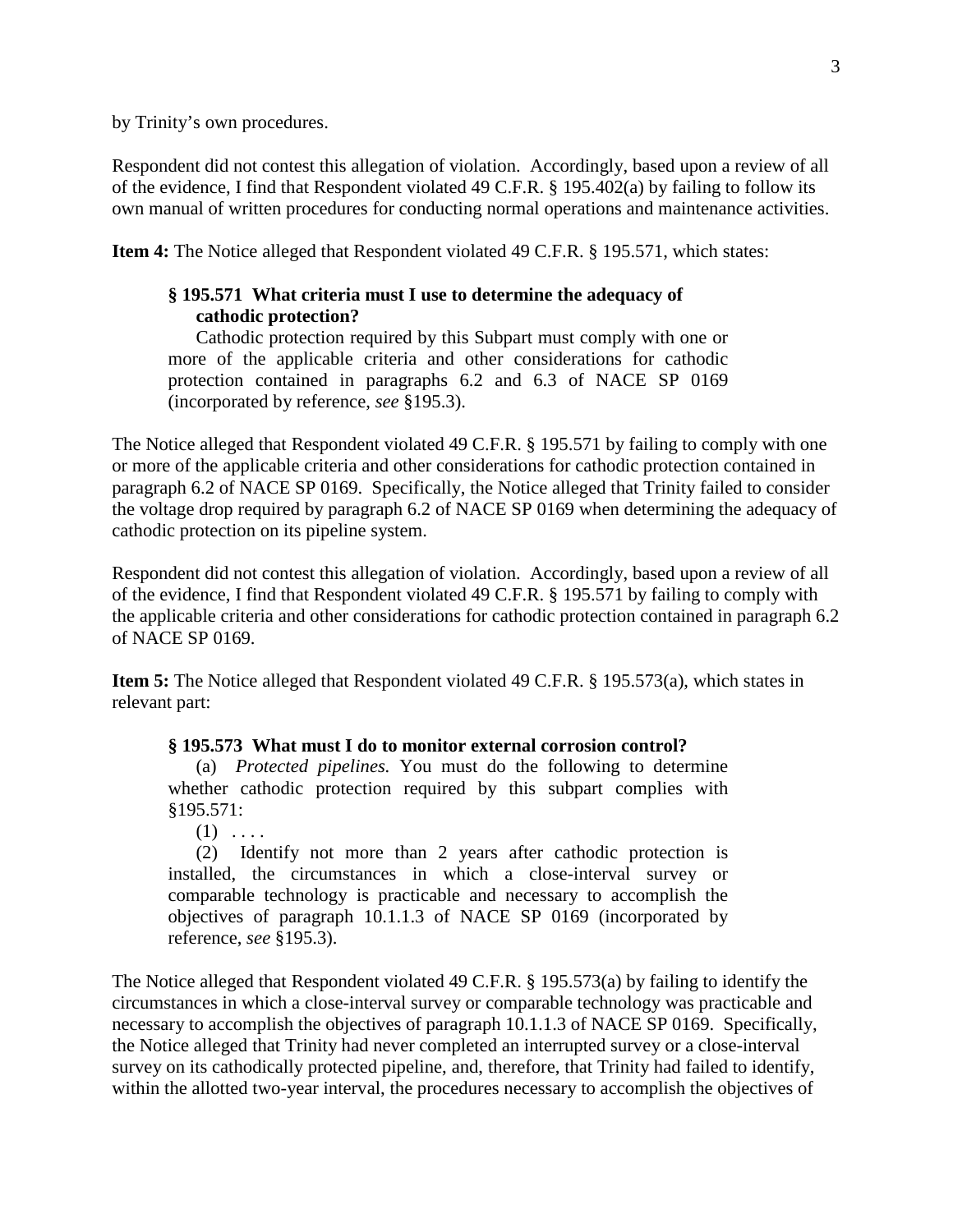paragraph 10.1.1.3 of NACE SP 0169.

Respondent did not contest this allegation of violation. Accordingly, based upon a review of all of the evidence, I find that Respondent violated 49 C.F.R. § 195.573(a) by failing to identify the circumstances in which a close-interval survey or comparable technology was practicable and necessary to accomplish the objectives of paragraph 10.1.1.3 of NACE SP 0169, not more than two years after cathodic protection was installed on its pipeline system.

These findings of violation will be considered prior offenses in any subsequent enforcement action taken against Respondent.

#### **COMPLIANCE ORDER**

The Notice proposed a compliance order with respect to Items 1, 2, 4, and 5 in the Notice for violations of 49 C.F.R. §§ 195.402(a), 195.402(a), 195.571, and 195.573(a), respectively. Under 49 U.S.C. § 60118(a), each person who engages in the transportation of gas or who owns or operates a pipeline facility is required to comply with the applicable safety standards established under chapter 601. The Director has indicated that Respondent has taken the following actions to address one of the cited violations:

> 1. With respect to the violation of § 195.402(a) (**Item 2**), Respondent has ensured that its employees who are involved in corrosion control have successfully completed the training specified in its written procedures. Respondent has provided documentation that its Senior Pipeline Operator successfully completed NACE CP1 – Cathodic Protection Tester certification in January 2013.

Accordingly, I find that compliance has been achieved with respect to this violation. Therefore, the compliance terms proposed in the Notice for Item 2 are not included in this Order.

As for the remaining compliance terms, pursuant to the authority of 49 U.S.C. § 60118(b) and 49 C.F.R. § 190.217, Respondent is ordered to take the following actions to ensure compliance with the pipeline safety regulations applicable to its operations:

- 1. With respect to the violation of § 195.402(a) (**Item 1**), Respondent must submit a plan to remove the improperly installed clock spring and remediate the defect.
- 2. With respect to the violation of § 195.571 (**Item 4**), Respondent must develop a process for consideration of voltage drop and implement that process. Trinity must provide PHMSA with the process and the results of the implementation.
- 3. With respect to the violation of § 195.573(a) (**Item 5**), Respondent must identify the circumstances in which a close-interval survey or comparable technology is practicable and necessary to accomplish the objectives of paragraph 10.1.1.3 of NACE SP 0169 and conduct a close-interval survey or use comparable technology as practicable and necessary.